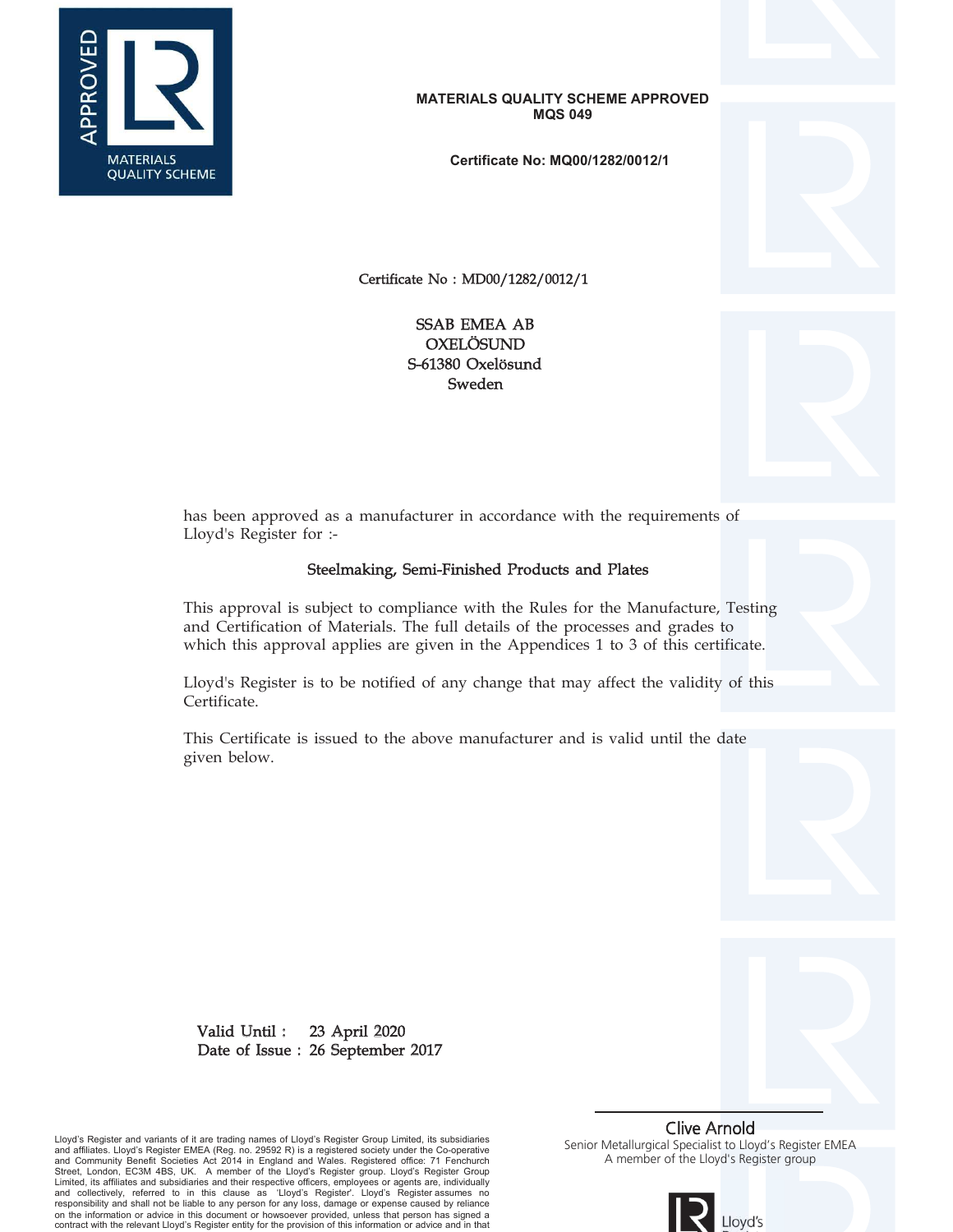

**Certificate No: MQ00/1282/0012/1**

# Certificate No : MD00/1282/0012/1 S-61380 Oxelösund Sweden OXELÖSUND SSAB EMEA AB Appendix 1



| Steelmaking                   | B.O.S. / Con Cast      | <b>Grades</b>                                         |                      |
|-------------------------------|------------------------|-------------------------------------------------------|----------------------|
|                               |                        | As below                                              |                      |
| <b>Semi-Finished Products</b> | <b>Slabs</b>           | <b>Grades</b>                                         | mm thickness Maximum |
|                               |                        | As below                                              | 286.0                |
| <b>Plates</b>                 | <b>Normal Strength</b> | <b>Grades</b>                                         | mm thickness Maximum |
| As Rolled                     | Fine Grain Al          | $\overline{D}$                                        | 35.0                 |
| As Rolled                     | Fine Grain Al          | A, B                                                  | 60.0                 |
| Normalized                    | Fine Grain Al          | A, B, D, E                                            | 75.0                 |
| <b>Plates</b>                 | <b>Higher Strength</b> | <b>Grades</b>                                         | mm thickness Maximum |
| Normalized                    | Fine Grain Al+Nb       | AH27S, AH32, AH36, DH27S, DH32, DH36, EH27S, EH32,    | 60.0                 |
|                               |                        | EH36                                                  |                      |
| Normalized                    | Fine Grain Al+Nb+Ti    | AH32, DH32, EH32                                      | 60.0                 |
| Normalized                    | Fine Grain Al          | AH27S, DH27S, EH27S                                   | 60.0                 |
| Normalizing Rolled            | Fine Grain Al+V+Ti     | AH27S, AH32, AH36, DH27S, DH32, DH36                  | 50.0                 |
| Normalizing Rolled            | Fine Grain Al          | AH27S, DH27S                                          | 50.0                 |
| Quenched and Tempered         | Fine Grain Al+Nb+V+Ti  | AH46, AH50, AH55, AH62, AH69, DH46, DH50, DH55,       | 80.0                 |
|                               |                        | DH62, DH69, EH46, EH50, EH55, EH62, EH69, FH46, FH50, |                      |
|                               |                        | FH55, FH62, FH69                                      |                      |
| Quenched and Tempered         | Fine Grain Al+Nb+Ti    | AH40, AH42, DH40, DH42, EH40, EH42                    | 60.0                 |
| Quenched and Tempered         | Fine Grain Al+V+Ti     | DH42, DH46, DH50, EH32, EH40, EH42, EH46, EH50, FH32, | 70.0                 |
|                               |                        | FH36, FH40, FH42, FH46                                |                      |
| Quenched and Tempered         | Fine Grain Al+V+Ti     | FH50                                                  | 80.0                 |
| Thermo Mechanical             | Fine Grain Al+Nb+V+Ti  | FH32, FH36, FH42                                      | 40.0                 |
| Thermo Mechanical             | Fine Grain Al+Nb+V+Ti  | DH27S, DH32, DH36, DH40, DH42, EH27S, EH32, EH36,     | 50.0                 |
|                               |                        | EH40, EH42                                            |                      |

#### 23 April 2020 Date of Issue : 26 September 2017 Valid Until :

Lloyd's Register and variants of it are trading names of Lloyd's Register Group Limited, its subsidiaries<br>and affiliates. Lloyd's Register EMEA (Reg. no. 29592 R) is a registered society under the Co-operative<br>and Communit and collectively, referred to in this clause as 'Lloyd's Register'. Lloyd's Register assumes no<br>responsibility and shall not be liable to any person for any loss, damage or expense caused by reliance<br>on the information or

# Clive Arnold

Senior Metallurgical Specialist to Lloyd's Register EMEA A member of the Lloyd's Register group

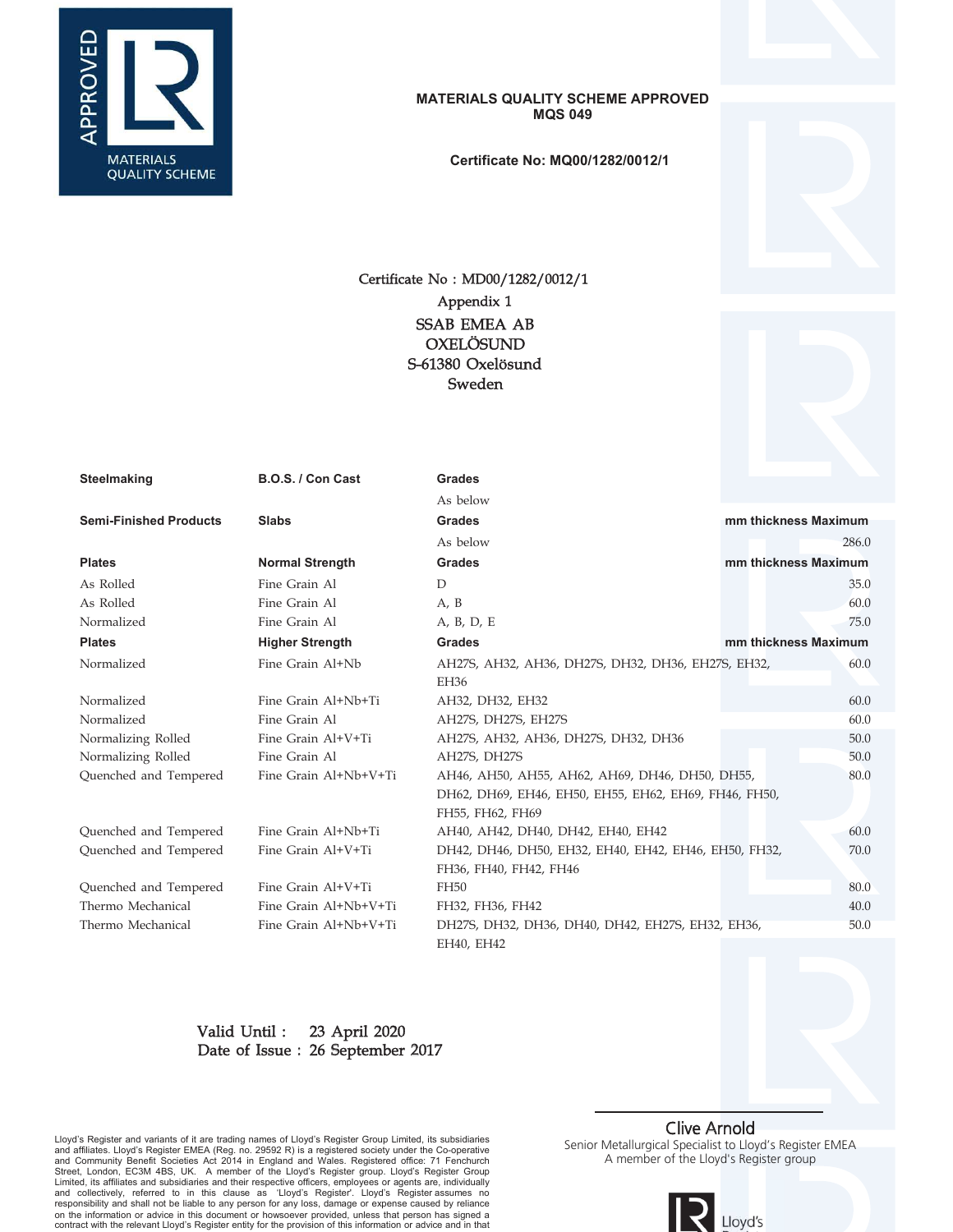

**Certificate No: MQ00/1282/0012/1**



# Certificate No : MD00/1282/0012/1 S-61380 Oxelösund Sweden OXELÖSUND SSAB EMEA AB Appendix 2

### **Plates Higher Strength Grades mm thickness Maximum**

Thermo Mechanical Fine Grain Al+Nb+V+Ti AH27S, AH32, AH36, AH40, AH42 60.0 Thermo Mechanical Fine Grain Al+Nb+Ti FH27S, FH32, FH36, FH40 40.0 Thermo Mechanical Fine Grain Al+Nb+Ti DH27S, DH32, DH36, DH40, EH27S, EH32, EH36, EH40 50.0 Thermo Mechanical Fine Grain Al+Nb+Ti AH27S, AH32, AH36, AH40 60.0 **Plates Boiler & Pressure Vessel Grades mm thickness Maximum** Normalized Fine Grain Al+Nb 360FG, 410FG, 460FG, 490FG, 510FG 60.0 Normalized Fine Grain Al+Nb+Ti 360FG, 410FG, 460FG, 490FG, 510FG 60.0 Normalized Fine Grain Al+V+Ti 360FG, 410FG, 460FG, 490FG, 510FG 60.0 Normalized Al+Nb+Ni 460FG 60.0 Normalized Fine Grain Al 460FG, 490FG, 510FG 25.0 Normalized Fine Grain Al 360FG, 410FG 75.0 Normalizing Rolled Fine Grain Al+V+Ni 360FG, 410FG, 460FG, 490FG 40.0 Normalizing Rolled Fine Grain Al+V+Ti 360FG, 410FG, 460FG, 490FG, 510FG 50.0 **Plates Ferritic Low Temperature Grades mm thickness Maximum** Normalized Fine Grain Al+Nb LTAH27S, LTAH32, LTAH36, LTDH27S, LTDH32, LTDH36, 40.0 LTEH27S, LTEH32, LTEH36 Normalized Fine Grain Al LTAH27S, LTDH27S, LTEH27S 40.0 Normalizing Rolled Fine Grain Al+V+Ti LTAH27S, LTAH32, LTAH36, LTDH27S, LTDH32, LTDH36 40.0 Normalizing Rolled Fine Grain Al LTAH27S, LTDH27S 40.0 Thermo Mechanical Fine Grain Al+Nb+V+Ti LTAH27S, LTAH32, LTAH36, LTAH40, LTDH27S, LTDH32, 40.0

LTDH36, LTDH40, LTEH27S, LTEH32, LTEH36, LTEH40 Thermo Mechanical Fine Grain Al+Nb+Ti LTAH27S, LTAH32, LTAH36, LTAH40, LTDH32, LTDH36, 40.0 LTDH40, LTEH32, LTEH36, LTEH40, LTFH27S, LTFH32, LTFH36, LTFH40

#### 23 April 2020 Date of Issue : 26 September 2017 Valid Until :

Lloyd's Register and variants of it are trading names of Lloyd's Register Group Limited, its subsidiaries and affiliates. Lloyd's Register EMEA (Reg. no. 29592 R) is a registered society under the Co-operative and Community Benefit Societies Act 2014 in England and Wales. Registered office: 71 Fenchurch<br>Street, London, EC3M 4BS, UK. A member of the Lloyd's Register group. Lloyd's Register Group Limited, its affiliates and subsidiaries and their respective officers, employees or agents are, individually and collectively, referred to in this clause as 'Lloyd's Register'. Lloyd's Register assumes no responsibility and shall not be liable to any person for any loss, damage or expense caused by reliance on the information or advice in this document or howsoever provided, unless that person has signed a contract with the relevant Lloyd's Register entity for the provision of this information or advice and in that

## Clive Arnold

Senior Metallurgical Specialist to Lloyd's Register EMEA A member of the Lloyd's Register group